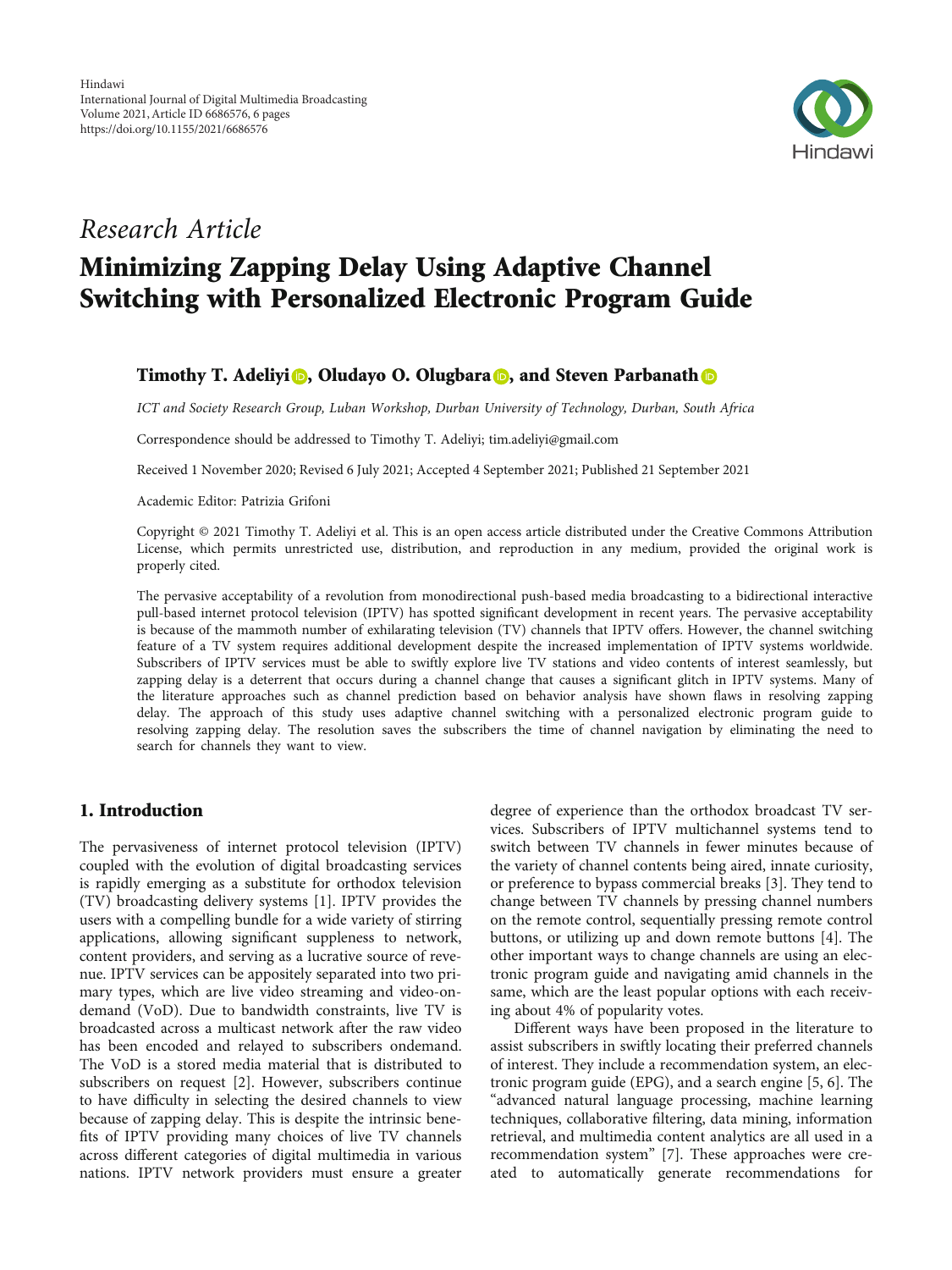subscribers by recommending channels of interest. Amazon, MovieLens, Netflix, and Spotify are among the organizations that have implemented different recommendation systems to improve the quality of experiences for their subscribers [\[8](#page-4-0)]. Unger [\[9\]](#page-4-0) has claimed that recommendation systems may generate privacy issues because network providers are aware of subscriber content that can be extracted. After all, recommendation systems rely only on information such as history logs collected obstructive or unobstructively from subscribers.

Search engines are used to match content searched for by subscribers to identify TV channels and other IPTV contents. However, they cannot recommend a preferred channel or content that subscribers prefer to watch in most cases. In addition, EPG which is a multilayer program schedule is used to assist subscribers in channel switching. It contains program information such as titles, names, exact start and end times, and playing periods. It serves as a guide in an IPTV multichannel environment saved on the IPTV settop box. The ability to receive schedule information for both current and future events of TV networks is boosting the value of this service [\[10](#page-4-0)–[12\]](#page-4-0). Due to the aforementioned challenges faced by channel recommendation systems in IPTV, an approach based on adaptive channel switching with an electronic program guide is reported in this paper that can help to minimize zapping delay in IPTV at the subscriber level. Hence, reducing the total seek and distance time of the channel to the barest minimum. The remainder of this paper is succinctly summarized as follows. Related works are reviewed in Section 2, which is followed by the proposed approach in Section 3. The implementation of the proposed approach is explicated in Section [4](#page-3-0), and the paper is briefly concluded in Section [5](#page-4-0).

## 2. Related Works

Zapping delay is a significant deterrent in IPTV for which various strategies and approaches have been proposed. Context-aware recommender systems deal with modeling subscriber perceptions, preferences, and integrating the existing contextual information such as time and place in contrast to orthodox recommendation algorithm [\[13\]](#page-4-0). Song et al. [[14](#page-4-0)] presented a context-aware recommendation system for decreasing zapping delay in the next-generation network architecture to provide IPTV services. The suggested recommendation system incorporates explicit and implicit preferences of subscribers by introducing weight values across nodes along the various levels to correlate the choice of subscribers with context information. The findings of their strategy were promising in terms of personalized content selection, service initiation delays, and EPG browsing time. However, the quality of experience received by subscribers was not evaluated. A context-aware personalized program guide based on a neural network of viewing habits of subscribers has been proposed to predict whether a subscriber is excited about a given program being viewed on a channel [\[15\]](#page-4-0). TV channel prefetching approach based on channel popularity was introduced to reduce zapping latency in IPTV and improve the quality of experience for subscribers [\[16](#page-4-0), [17](#page-4-0)]. Bahn [\[18\]](#page-4-0) offered hybrid techniques that agglutinate channel prefetching and reordering methods to reduce zapping delay in IPTV.

The adaptive buffering method that exploits two adaptive buffers was proposed for the zapping time reduction [\[19\]](#page-4-0). The impetus behind a wholly intelligent personalized EPG is that it is intended to assess behavior of subscribers in recommending interested channel programs [\[20](#page-4-0), [21](#page-4-0)]. The deployment of one fast channel change (FCC) server in the internet protocol (IP) backbone to send a unicast stream to the set-top box (STB) before sending the standard multicast stream after each channel change was proposed as a channel change acceleration method delivery [\[22\]](#page-4-0). However, due to massive unicast data delivered by FCC servers to STBs, installing such a method would result in excessive network bandwidth utilization [[23](#page-4-0)]. Consequently, Khabbiza [\[24](#page-5-0)] offered a novel technique to lessen zapping latency by utilizing a peer-to-peer strategy that reduces unicast traffic bandwidth utilization. The researchers advocated deploying FCC servers at the subscriber level instead of implementing a rapid channel change server on the IP backbone. This implies that one STB will receive unicast traffic from another STB rather than from the central server. This strategy will generate buffer overrun on the STB of a subscriber, which will result in zapping delay.

It is understandably difficult for a network provider to deliver a reduced channel zapping latency as a feature to consumers of an IPTV system, but it is unavoidable a requirement for customer quality of experience (QoE) [\[25\]](#page-5-0). Hence, many media studies have recently adopted EPG personalization by utilizing context-aware recommendation algorithms to generate TV shows for subscribers to suit their needs and improve media experience. Sailaja [\[26\]](#page-5-0) investigated the attitudes of subscribers toward a customized electronic program guide that employs a recommendation algorithm that accepts the personal information of a subscriber as input. However, according to the study findings, subscribers highly rated the accruing capabilities afforded by digital broadcast personalization, but they were concerned about the consequences of their recovered private information, particularly with regard to their geographical position. This assertion is intrinsically an inspiration for this paper to give subscribers the freedom of choice to customize their EPG with a reminder without intruding into their private details. This is an approach that IPTV subscribers have anticipated to enjoy the inherent benefits of a personalized EPG without having their private information misused to improve their media experience.

#### 3. Proposed Approach

The novel adaptive channel switching with a personalized electronic program guide is being proposed in this paper based on four modular methods as shown in Figure [1.](#page-2-0) These modular methods are a two-list scheme, personalized electronic program guide, explicit semantic analysis of bag-ofwords, and rich simple syndication (RSS).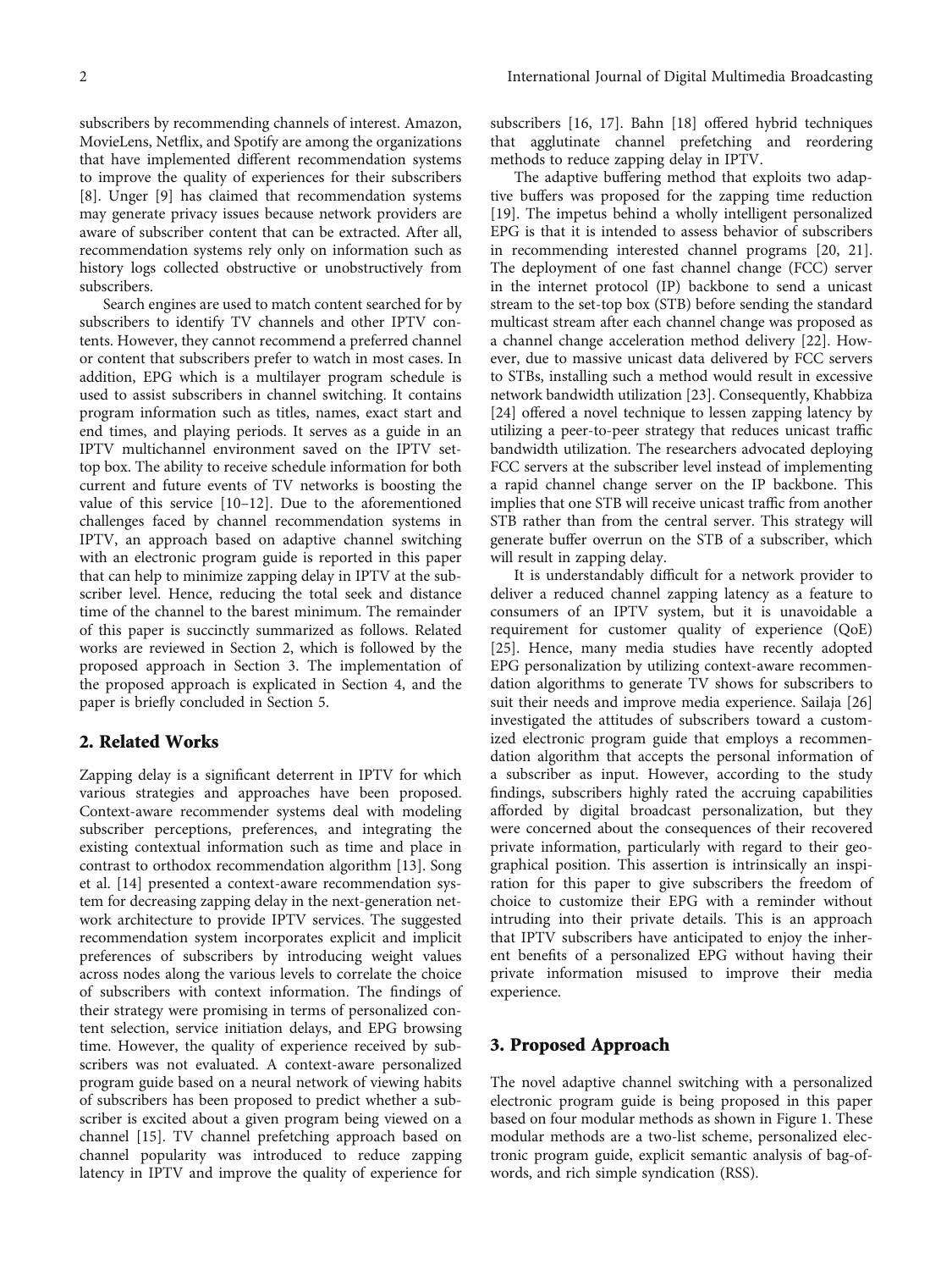<span id="page-2-0"></span>

Figure 1: Adaptive channel switching.

3.1. Two-List Scheme. The two-list scheme at the subscriber level is the first modular method of the adaptive channel switching framework [[27](#page-5-0), [28](#page-5-0)]. The method encourages faster channel switching and reduces zapping delay by minimizing the total search distance and total seek time. Selecting the desired TV show from several hundreds of channels accessible on IPTV can be intractably difficult, resulting in a higher channel switching rate. This strategy puts comparable channel programming into similar categories such as news, movies, sports, music, and documentaries. This makes it easier for subscribers to identify the channels with similar aired programs among the vast number of available channels. The two-list scheme for managing two different lists of hot and cold channels is used to request channels and provides the subscribers with control over which channels to watch. This can save subscribers time spent searching for the required channel and eliminate the inadequacies of a recommendation system that may or may not suit the preferences of subscribers.

All channels in different categories are placed in the cold channel list. At the setup stage, subscribers can choose channels based on their preferences with the help of genre and channel descriptions to suit their channel preferences. The channels selected based on preference will be placed into a hot channel list, and such channels will remain in the hot channel list as long as subscribers keep viewing them; otherwise, they will be moved to the cold channel list. The advantage of the two-list scheme is that channel preferences can be updated at the will of a subscriber. The algorithm which recommends that programs of TV channels are scheduled on EPG is based on the most popular channels. Channel popularity is computed based on a per subscriber of channels in the hot channel list. The popularity of a channel  $(P_i)$  in the hot channel list at a rate  $(R<sub>i</sub>)$  and for a given time  $(T<sub>i</sub>)$  is the product of the rate and time.

3.2. Personalized Electronic Program Guide. The personalized electronic program guide (EPG) bypasses typical monodirectional channel limits by providing subscribers with bidirectional customized channels of interest. These channels are selected in the hot channel list. The ability to customize EPG provides the subscribers with a level of assistance to find and watch programs of interest. The introduction of digital TV, IPTV, and an unprecedented volume of live TV channels available to subscribers has resulted in a new degree of information overload that results in channel zapping delay. The EPG that offers the customers of IPTV the capability to continuously update program data for the current and upcoming channel program events is viewed as a partial resolution to reduce channel switching time [\[21\]](#page-4-0), which personalized EPG can resolve. It does so by eliminating the orthodox monodirectional channel limitations and offering the subscribers bidirectional personalized channels in the hot channel list that include only programs of interest to subscribers.

3.3. Explicit Semantic Analysis of Bag-of-Words. The explicit semantic analysis of bag-of-words (ESA-BOW) is a natural language processing (NPL) methodology for text categorization, semantic relatedness, and information retrieval that automatically derives a program description set of related concepts from large-scale knowledge resource repositories like Wikipedia [[29](#page-5-0)–[31\]](#page-5-0). The relationship between soap operas and television networks that broadcast them is, for instance, a well-studied topic in NLP for establishing relevance between the show and networks that broadcast it [\[32, 33](#page-5-0)]. The ESA-BOW model was used to create a customized EPG based on keywords to improve rapid channel switching. It provides the advantage of helping to streamline the description of a keyword from a large number of related keywords. It can streamline keywords such as soap opera titles to a TV channel station for broadcasting. It accomplishes this by employing NLP techniques such as stop word removal and stemming to obtain the corresponding description for the keyword issued.

3.4. Really Simple Syndication. The really simple syndication (RSS) is a feed system that distributes Extensible Markup Language (XML) documents containing short descriptions of web updates to allow IPTV subscribers to subscribe to a feed of channels in the hot channel list they receive regularly for channel update [\[34](#page-5-0)–[36](#page-5-0)]. The RSS feed can alert subscribers of an update in the IPTV system, while the model updates channel program descriptions with updated information from channels in a hot channel list. It attempts to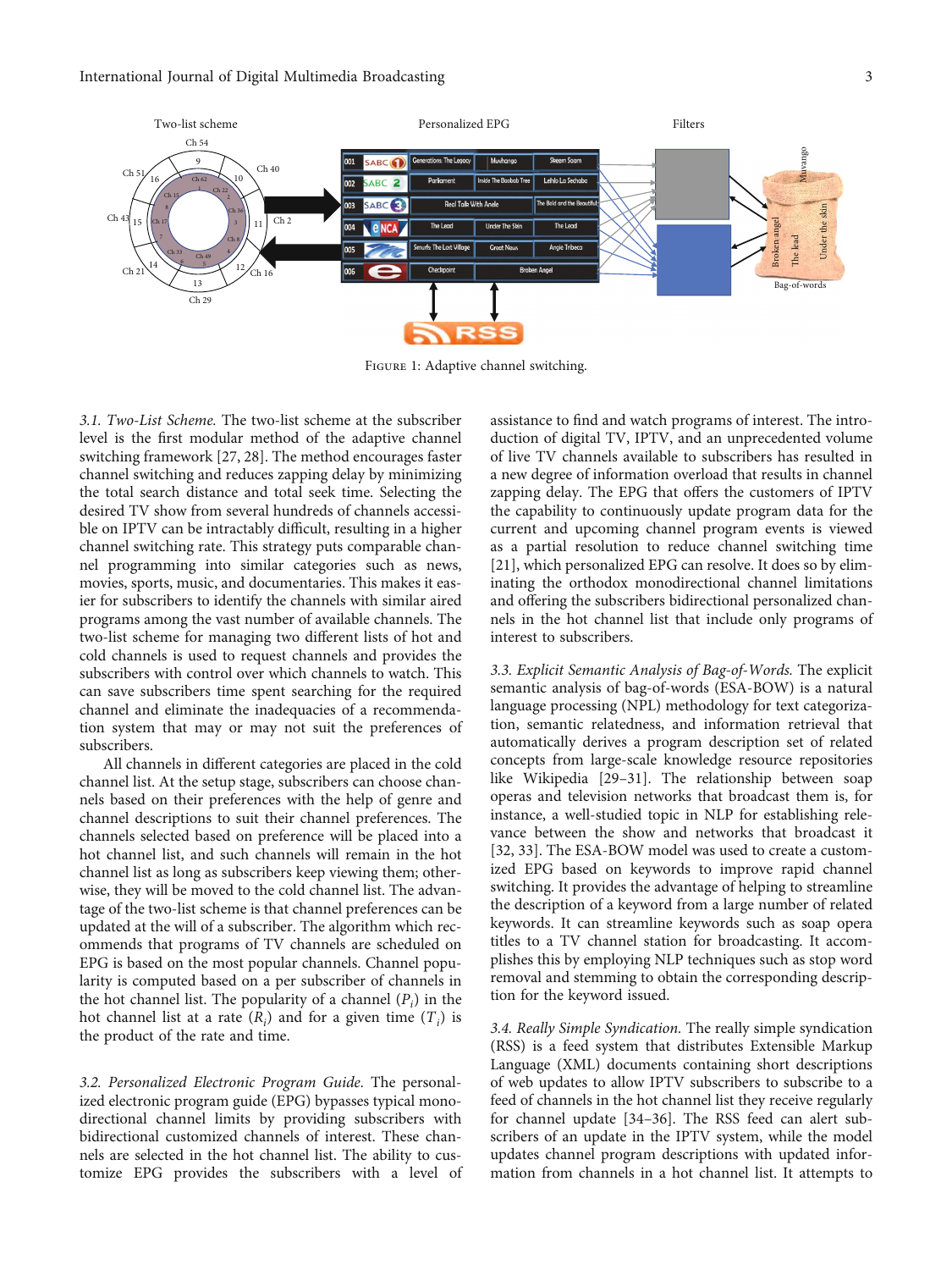<span id="page-3-0"></span>

Figure 2: Time taken for channel switching.

reduce channel switching time and improve the quality of experience by granting subscribers autonomy based on their preferences. Any new IPTV system update will be publicized by adding it to the RSS feed. The RSS reader will poll the feed regularly and show the updates to the subscriber. However, there has been some debate in the literature as to whether RSS feeds contribute to IPTV zapping delay by consuming network capacity.

#### 4. Implementation

This research has implemented the adaptive channel switching mechanism with customized EPG on a Raspberry Pi 3 B model using free IPTV channels. It is worth mentioning that these IPTV channels were exclusively utilized for instructional purposes and the sake of this study, with no plans for monetization. The final product was analyzed and compared against a variety of over the top (OTT) services and YouTube. Forty-five (45) channels from over 500 functioning channels available across various genres were chosen for the hot channel list, which can be found at<https://pastebin.com/9rnRHnhx>. This implementation was built on a converged network of the Durban University of Technology, and the experiment was carried out by one user for a month during peak and offpeak periods. The seek distance for channels was fixed between 2 and 11 [\[16, 17,](#page-4-0) [37](#page-5-0)], and the experiment was carried out to determine the time it takes to switch from one channel to another. Figure 2 shows the comparison of the average time it takes to switch channels across five different platforms to the proposed approach over a month. The comparison to YouTube that uses a recommendation technique and other systems that use an approach based on the search engine has demonstrated that the proposed approach has the shortest channel switching time. Moreover, based on the results of this experiment, it is clear that the proposed IPTV allows the subscribers to determine their priorities based on personal desire rather than channel popularity or channel recommendation.

The experimental results of this study have generally shown that the proposed adaptive channel switching with a personalized program guide is suitable for addressing zapping delay. The experiment as shown in Figure 2 presents the seek channel distance from 2 channels to 11 channels. The livenews OTT has the highest time taken when the seek channel distance was set to 2, followed by Youtube, stream2 watch, Filmon, and put\_cha, and IPTV recorded the lowest time taken while switching channels. The put\_cha recorded the highest time taken when the seek channel distance was 3, followed by Filmon, livenews, Youtube, and stream2watch and for the second time, IPTV recorded the lowest time taken while switching channels. Furthermore, when the seek channel distance was 4, put\_cha maintained the most time taken, followed by Filmon, stream2watch, and Youtube, and IPTV maintained the lowest time taken for channel switching. Consequently, when the seek channel distance was 7, put\_cha maintained the most time taken, followed by Filmon, Youtube, stream2watch, and livenews, and IPTV recorded the lowest time taken while switching channels. It was noticed that time taken for Youtube channel switching was higher than usual. This delay can be attributed to the result that the desired channel was not part of the recommended channels, which is a major disadvantage of the recommendation system.

Finally, when the seek channel distance was 11, put\_cha consistently maintained the most time taken, followed by stream2watch, livenews, Filmon, and YouTube, and IPTV recorded the lowest time taken while switching channels. However, it can be observed that IPTV recorded the highest time for channel switching at seek channel distance of 11 when compared to the seek channel distances at 2, 3, and 7. This is because of its capacity to prefetch channels into a hot channel list or cold channel list utilizing the two-list scheme. The excitement of this study is that the proposed IPTV outperformed the other OTT services tested in this study despite the limitation of increased time taken at a higher seek distance. Consequently, customers will be able to search for their favorite channels in a minimal amount of time.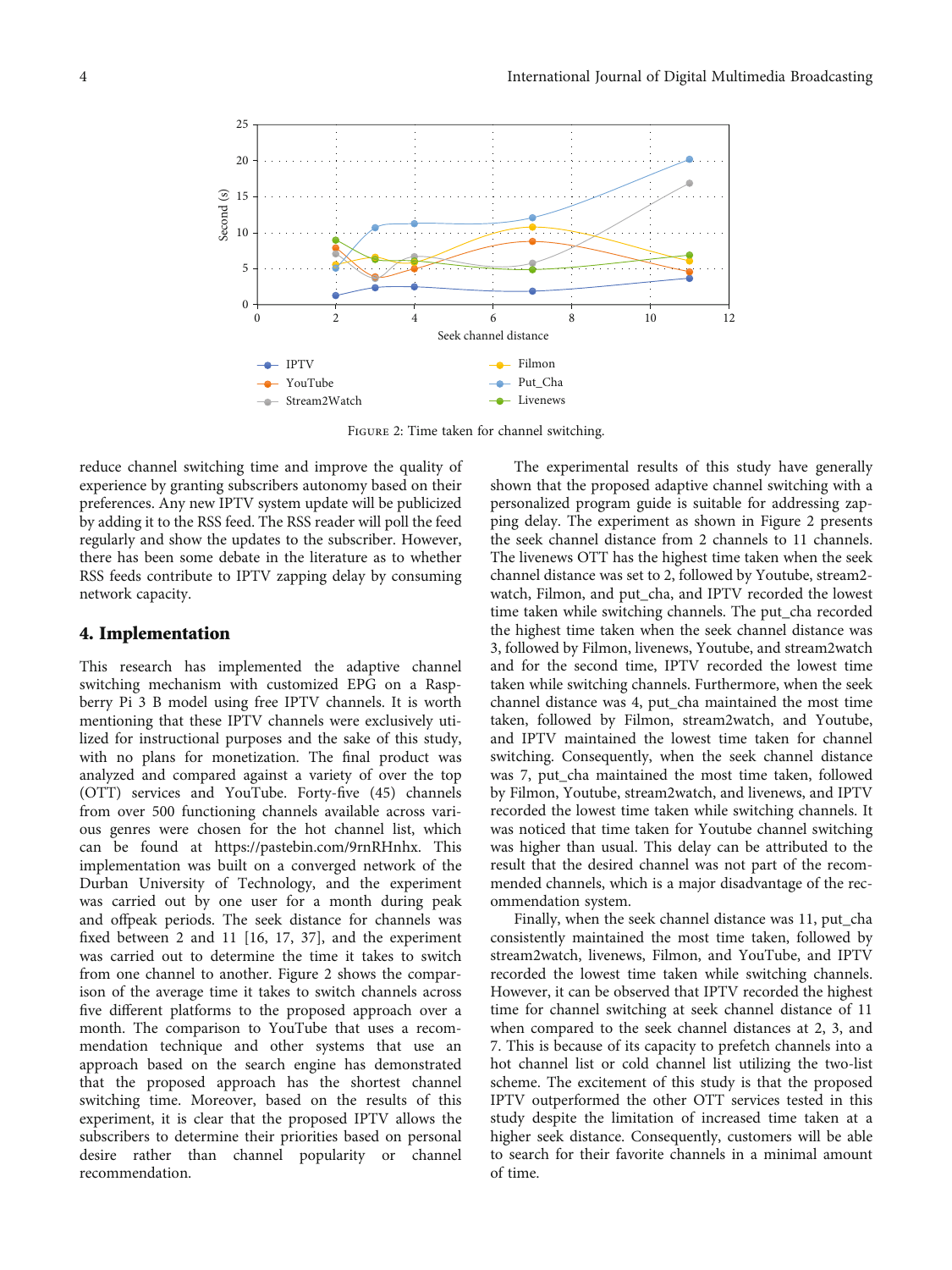<span id="page-4-0"></span>International Journal of Digital Multimedia Broadcasting 5

## 5. Conclusion

In this paper, we have used an adaptive channel switching strategy with a customized electronic program guide to producing quick channel navigation. The program was described using the customized EPG based on the natural language processing task of text classification utilizing the ESA-BOW algorithm. This strategy can help subscribers in selecting the preferred channels into the hot list of the proposed IPTV. Additionally, an RSS feed was used to assist subscribers in selecting a channel by notifying them of the available updates and changes. The proposed IPTV was ultimately implemented, tested, and deployed on Raspberry Pi 3B. The evaluation result of the proposed IPTV against five popular OTT service applications has indicated that it has outperformed others in terms of channel switching performance.

### Data Availability

The dataset and implementation result data used to support the findings of this study have been deposited in the OSF repository (Adeliyi, T. T. (2020, January 21). Dataset retrieved from osf.io/pqs3h.

## Conflicts of Interest

The authors declare that they have no conflicts of interest.

#### References

- [1] D. A. Manzato and N. L. da Fonseca, "A survey of channel switching schemes for IPTV," IEEE Communications Magazine, vol. 51, no. 8, pp. 120–127, 2013.
- [2] T. T. Adeliyi and O. O. Olugbara, "Fast channel navigation of internet protocol television using adaptive hybrid delivery method," Journal of Computer Networks and Communications, vol. 2018, 11 pages, 2018.
- [3] C. Yang and Y. Liu, "On achieving short channel switching delay and playback lag in IP-based TV systems," IEEE Transactions on Multimedia, vol. 17, no. 7, pp. 1096–1106, 2015.
- [4] J. Abreu, P. Almeida, B. Teles, and M. Reis, "Viewer behaviors" and practices in the (new) television environment," in Proceedings of the 11th European conference on Interactive TV and video, pp. 5–12, Como, Italy, 2013.
- [5] J. Zhang, Y. Li, M. Chen, and L. You, "An implicit feedback integrated LDA-based topic model for IPTV program recommendation.," in Proceedings of Communications and Information Technologies (ISCIT), 2016 16th International Symposium on, pp. 216–220, Qingdao, China, 2016.
- [6] C. Yu, H. Ding, H. Cao, Y. Liu, and C. Yang, "Follow me: personalised IPTV Channel switching guide," in Proceedings of the 8th ACM on Multimedia Systems Conference, pp. 147– 157, Taipei, Taiwan, 2017.
- [7] A. M. Elmisery, S. Rho, and D. Botvich, "Collaborative privacy" framework for minimizing privacy risks in an IPTV social recommender service," Multimedia Tools and Applications, vol. 75, no. 22, pp. 14927–14957, 2016.
- [8] H.-Y. Chang, S.-C. Huang, and C.-C. Lai, "A personalized IPTV channel-recommendation mechanism based on the
- [9] M. Unger, A. Bar, B. Shapira, and L. Rokach, "Towards latent context-aware recommendation systems," Knowledge-Based Systems, vol. 104, pp. 165–178, 2016.
- [10] A. A. Beyragh and A. G. Rahbar, "IFCS: an intelligent fast channel switching in IPTV over PON based on human behavior prediction," Multimedia Tools and Applications, vol. 72, no. 2, pp. 1049–1071, 2014.
- [11] M. Manikandan, P. Saurigresan, and R. Ramkumar, "Grouped frequency interleaved ordering with pre-fetching for efficient channel navigation in internet protocol television," Multimedia Tools and Applications, vol. 75, no. 2, pp. 887–902, 2016.
- [12] D.-J. Park and J.-D. Lee, "Implementation of Personalized EPG service based on Tru2Way," Journal of the Korea Industrial Information Systems Research, vol. 21, no. 1, pp. 51–59, 2016.
- [13] N. M. Villegas, C. Sánchez, J. Díaz-Cely, and G. Tamura, "Characterizing context-aware recommender systems: a systematic literature review," Knowledge-Based Systems, vol. 140, pp. 173–200, 2018.
- [14] S. Song, H. Moustafa, and H. Afifi, "Advanced IPTV services personalization through context-aware content recommendation," IEEE Transactions on Multimedia, vol. 14, no. 6, pp. 1528–1537, 2012.
- [15] M. Krstic and M. Bjelica, "Context-aware personalized program guide based on neural network," IEEE Transactions on Consumer Electronics, vol. 58, no. 4, pp. 1301–1306, 2012.
- [16] U. Oh, S. Lim, and H. Bahn, "Channel reordering and prefetching schemes for efficient IPTV channel navigation," IEEE Transactions on Consumer Electronics, vol. 56, no. 2, pp. 483– 487, 2010.
- [17] E. Lee, J. Y. Ku, and H. Bahn, "An efficient hot channel identification scheme for IPTV channel navigation," IEEE Transactions on Consumer Electronics, vol. 60, no. 1, pp. 124–129, 2014.
- [18] H. Bahn, "Channel reordering and prefetching techniques for efficient channel navigation in IPTVs," The Journal of the Institute of Internet, Broadcasting and Communication, vol. 16, no. 3, pp. 1–6, 2016.
- [19] H.-S. Kim, I. Kim, K. Han, D. Kim, J.-S. Seo, and M. Kang, "An adaptive buffering method for practical HTTP live streaming on smart OTT STBs," KSII Transactions on Internet and Information Systems (TIIS), vol. 10, no. 3, pp. 1416–1428, 2016.
- [20] H.-J. Kwon and K.-S. Hong, "Personalised electronic program guide for IPTV based on collaborative filtering with novel similarity method," in Proceedings of Consumer Electronics (ICCE), 2011 IEEE International Conference on, pp. 467-468, Las Vegas, NV, USA, 2011.
- [21] F. Narducci, C. Musto, M. de Gemmis, P. Lops, and G. Semeraro, "TV-program retrieval and classification: a comparison of approaches based on machine learning," Information Systems Frontiers, vol. 20, no. 6, pp. 1157–1171, 2018.
- [22] M. Cha, P. Rodriguez, J. Crowcroft, S. Moon, and X. Amatriain, "Watching television over an IP network," in Proceedings of the 8th ACM SIGCOMM conference on Internet measurement, pp. 71–84, Vouliagmeni, Greece, 2008.
- [23] H. Uzunalioglu, "Channel change delay in IPTV systems," in Proceedings of Consumer Communications and Networking Conference, 2009. CCNC 2009, pp. 1–6, Las Vegas, NV, USA, 2009.